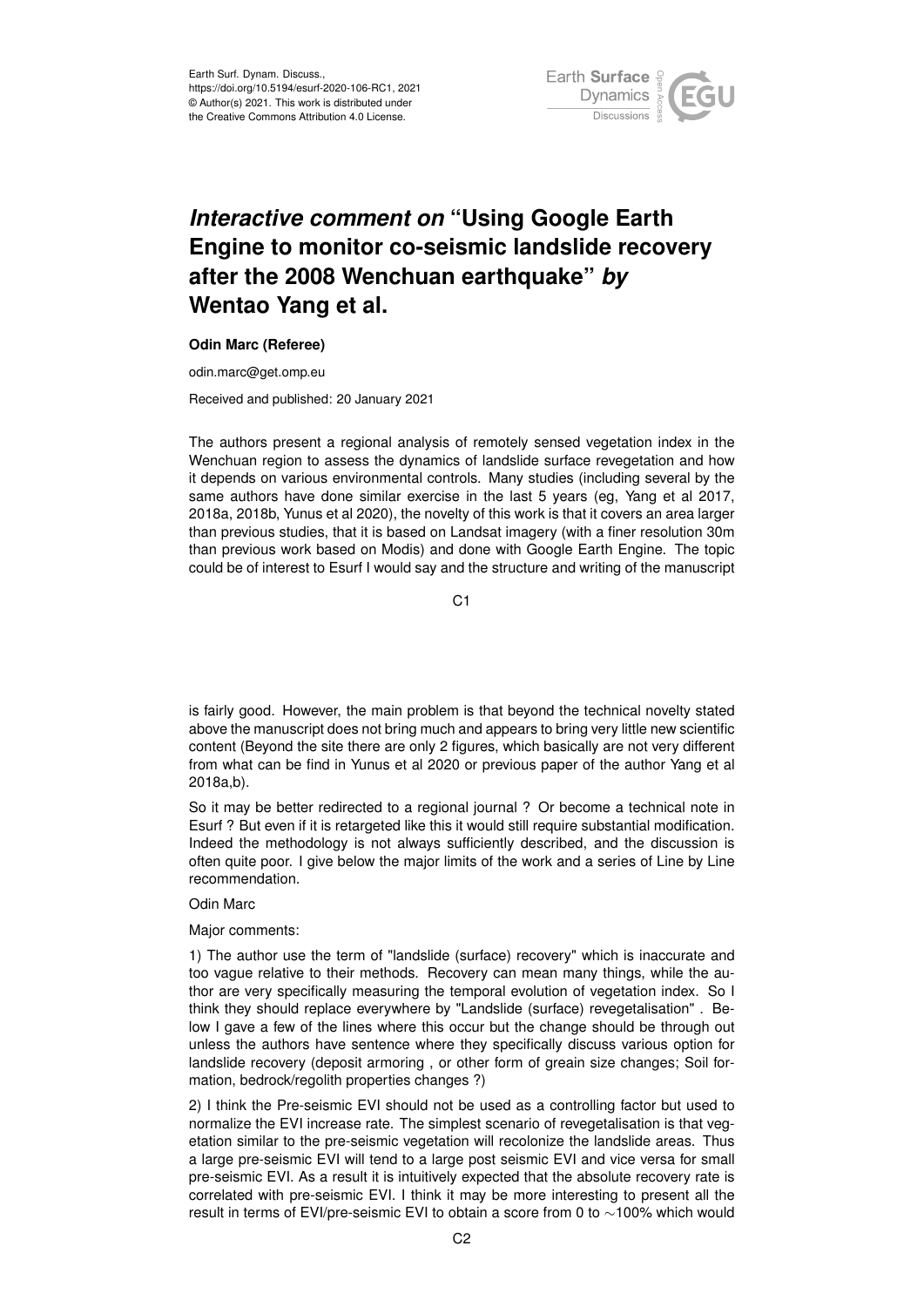mean a full recovery. The rate of this normalized revegetalisation could be analyzed relative to all factors as done by the authors.

3) The result analysis is clearly lacking a cross-correlation analysis... Why to study Elevation and TPI if they both are very highly correlated ? Elevation is the physically meaningful one as it related to temperature and thus the vegetation type and probably growth rate ... TPI is less meaningful for a plant I suspect... Also I suspect Pre-seismic EVI and Elevation to be strongly correlated (because of temperature...), hence the importance to study EVI/EVI pre-seismic (see comment 2). Actually Fig 4 of Yang et al 2018b is exactly showing that PreEQ-NDVI and Elevation are strongly related. So it makes no sense to treat Elevation and Pre seismic EVI as independent, and strongly supports the normalization by pre-EQ EVI.

4) The methods miss many details : How were treated pixel relative to landslide boundary (i.e. when they were partly across a slide and partly across undisturbed slope ?). What about seasonal variations ? Several previous studies (eg, Yang et al 2018a, Fig 3) do account for their treatment allowing to have a finer control on the revegetalisation. I wonder why this is not done here.

Last, the author state they have shown that Linear recovery is the best assumption, which leaves me very skeptical. Even in their own work ( Yang et al 2018a, Fig 3) an example of recovery of the NDVI is shown and it is quite clear that the revegetalisation is far from being linear : there is a few years (3-4) with no NDVI trend , then an increase in NDVI which seems to accelerate. This could make sense, as there may be some delay before new plant colonize the area, and then as vegetation develop multiple species can make the rate of biomass accumulation (and NDVI increase) increase with time, giving a non linear revegetation rate. One way to make the work scientifically richer could be to specifically extract various parameters describing the shape of the revegetalisation curve (EVI or NDVI trend) for as many landslide pixel as possible... Some other aspects are poorly detailed (see Line by Line comments below).

C3

5) After accounting for the changes in the other major points, the discussion should be substantially improved, and I suggest the author to also compare their work and result to other studies which have looked at revegetation on landslides not necessarily only in the Wenchuan area.

Two Ex from Taiwan (other exist) Schomakers, J., Jien, S.-H., Lee, T.-Y., Huang, J.- C., Hseu, Z.-Y., Lin, Z. L., Lee, L.-C., Hein, T., Mentler, A. and Zehetner, F.: Soil and biomass carbon re-accumulation after landslide disturbances, Geomorphology, 288(Supplement C), 164–174, https://doi.org/10.1016/j.geomorph.2017.03.032, 2017. Lin, W. T., Lin, C. Y. and Chou, W. C.: Assessment of vegetation recovery and soil erosion at landslides caused by a catastrophic earthquake: a case study in Central Taiwan, Ecological engineering, 28(1), 79–89, 2006.

Line by Line comments L62 : No need to say its a cloud based: "In this work we use the GEE". ALso surface recovery is ambiguous. I would say : "to track the revegetalisation of coseismic landslide" rather than map surface recovery...

L64: "is easy to use" rather than has the advantage of easy-to-use ... L64-65: switch the subject : "allows researcher unfamiliar with remote sensing techniques to process efficiently large number of images "

L65, 89, 98 , 115 , 132, 143, 161 etc etc: replace recovery by revegetalisation.

L84: What do you mean the best processing level ? Clarify or remove.

L113, 121 : replace OSL by OLS

L114: replace "in a year-round" by seasonally

L117-119 : I do not understand why the authors estimate only the 15 of July vegetation level... The vegetation EVI (as well as solar radiation in relation to view angle/passage time) must vary in a seasonal repeatable way. So it should be possible to stack the EVI of every months preceding the EQ to obtain an annual cycle of EVI and be able to compare this to the months and year following the EQ... It would allow to have a much